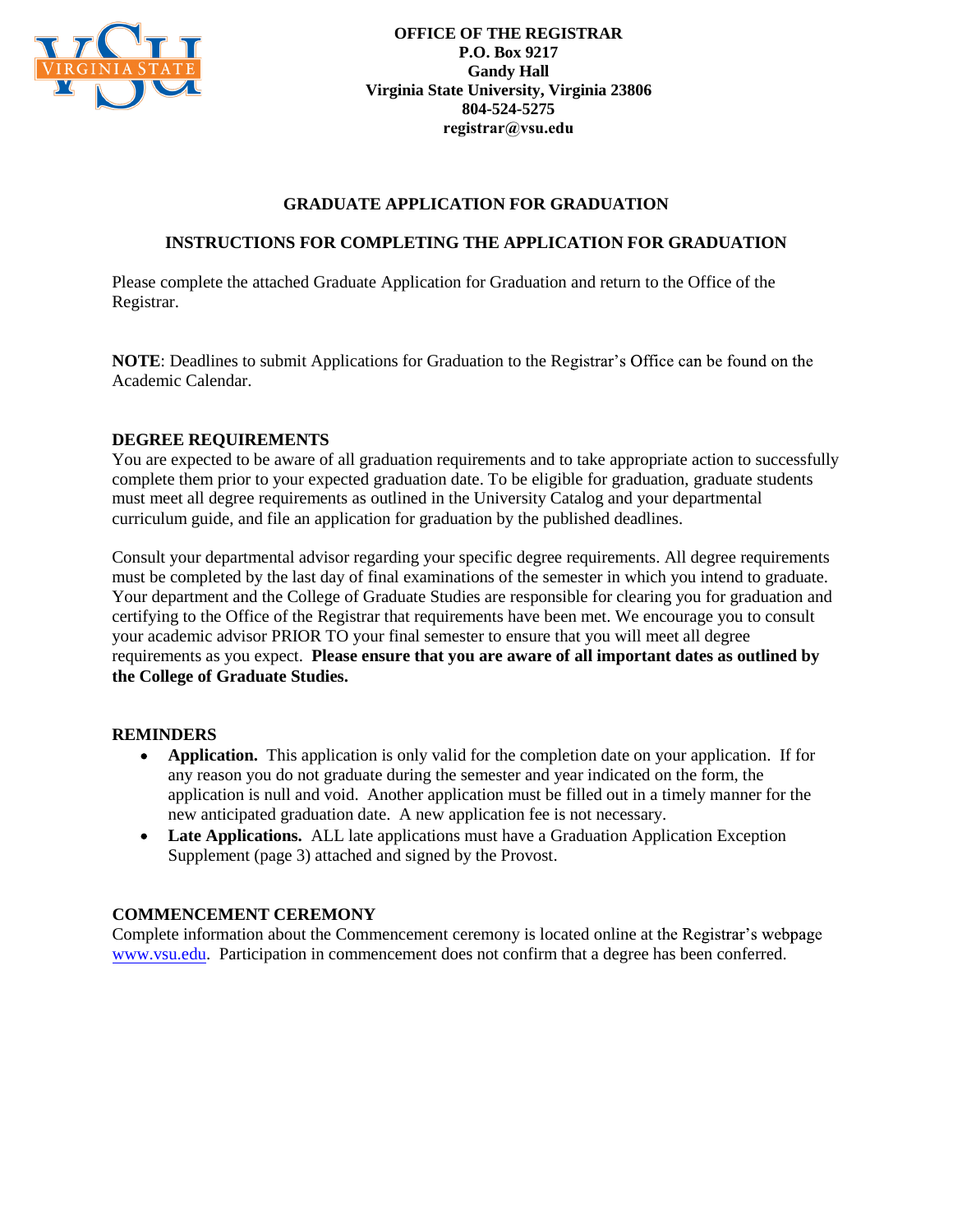

#### **OFFICE OF THE REGISTRAR P.O. Box 9217 Gandy Hall Virginia State University, Virginia 23806 804-524-5275 registrar@vsu.edu**

| <b>FOR OFFICE USE ONLY</b> |  |
|----------------------------|--|
| AP                         |  |
| PN                         |  |
| AW                         |  |
| NG.                        |  |

| Please TYPE your name EXACTLY as you want it to appear on your diploma. |                                      |  |
|-------------------------------------------------------------------------|--------------------------------------|--|
|                                                                         |                                      |  |
| (Example: Mary Jane Smith)                                              |                                      |  |
| Student V#:                                                             | Email Address:                       |  |
| Area Code & Phone:                                                      |                                      |  |
| Permanent Address:                                                      |                                      |  |
| *City:                                                                  | State:<br>Zip:                       |  |
| *Undergraduate Degree Received:                                         | (Example: B.S., B.A., B.F.A., B.I.S) |  |
| <b>Institution Name:</b>                                                |                                      |  |
| *Institution City & State:                                              |                                      |  |

*\*This information will appear in the Commencement program book.*

## **THIS SECTION MUST BE COMPLETED BY ADVISOR**

| <b>DEGREE (Please select one)</b>           | <b>EXPECTED COMPLETION DATE</b> |
|---------------------------------------------|---------------------------------|
|                                             | Graduation Month                |
| <b>CERTIFICATE ONLY (Please select one)</b> | Year                            |
|                                             |                                 |
|                                             |                                 |
| Student Signature                           | Date                            |
| Advisor Signature_                          | Date                            |
| Department Chair Signature_                 | Date                            |
| Graduate College Dean                       | Date                            |